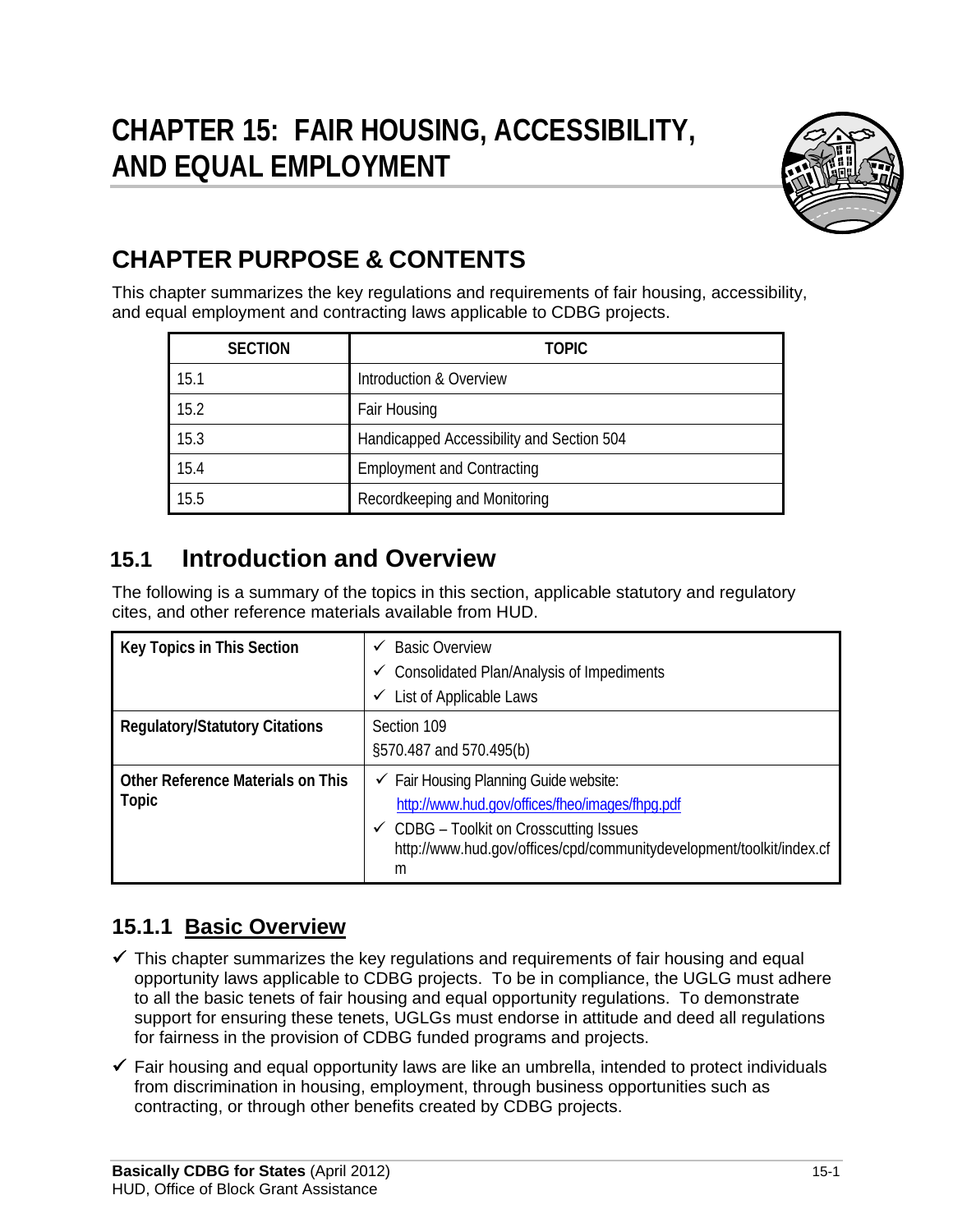

 $\checkmark$  Finally, there are some sample forms and templates on the website referenced above, CDBG – Toolkit on Crosscutting Issues.

## **15.1.2 Consolidated Plan Requirements**

 $\checkmark$  States are required to complete an analysis of impediments to fair housing choice within one year of the effective date of the Consolidated Plan Rule (February 6, 1995). The analysis is not required to be submitted as part of the consolidated plan, but the jurisdiction must certify that it completed the analysis, is taking appropriate actions to overcome the effects of any impediments identified through that analysis, and maintains records reflecting the analysis and related actions.

### **Analysis of Impediments to Fair Housing Choice**

- $\checkmark$  In accordance with the Fair Housing Act, the Secretary requires that states administer all programs and activities related to housing and community development in a manner to affirmatively further the policies of the Fair Housing Act. As part of the certification to affirmatively further fair housing that states are required to submit with their consolidated plan, states must complete an analysis of impediments to fair housing choice and to take actions to overcome the effects of any impediments identified through that analysis.
- $\checkmark$  In summary, requirements for the analysis of impediments include:
	- States are to assume the responsibility of fair housing planning by conducting an analysis to identify impediments to fair housing choice within their jurisdictions;
	- States are strongly encouraged to annually update their analysis of impediments; and
	- States are to take appropriate actions to overcome the effects of any impediments identified through their analyses, maintaining records reflecting the analyses and related actions, and ensuring that units of local government funded by the state comply with the certification requirements.

# **15.1.3 List of Applicable Laws**

 $\checkmark$  This chapter is broken down into three broad areas for the applicable requirements: Fair Housing; Handicap Accessibility; and Equal Opportunity. The fourth section of this chapter is dedicated toward appropriate record keeping and monitoring. Exhibit 19.1 provides the UGLG with references to the major regulations and requirements covering fair housing and equal opportunity.

| Federal and State Laws and Regulations<br>(included amendments)                                                                                                                                                                                                                                       | Fair Housing and<br>Nondiscrimination | Accessibility | Equal<br>Employment<br>and Contracting |
|-------------------------------------------------------------------------------------------------------------------------------------------------------------------------------------------------------------------------------------------------------------------------------------------------------|---------------------------------------|---------------|----------------------------------------|
| Title VI of the Civil Rights Act of 1964: This Act provides that<br>no person shall be excluded from participation, denied program<br>benefits, or subject to discrimination based on race, color,<br>and/or national origin under any program or activity receiving<br>Federal financial assistance. |                                       |               |                                        |

#### **Exhibit 15.1**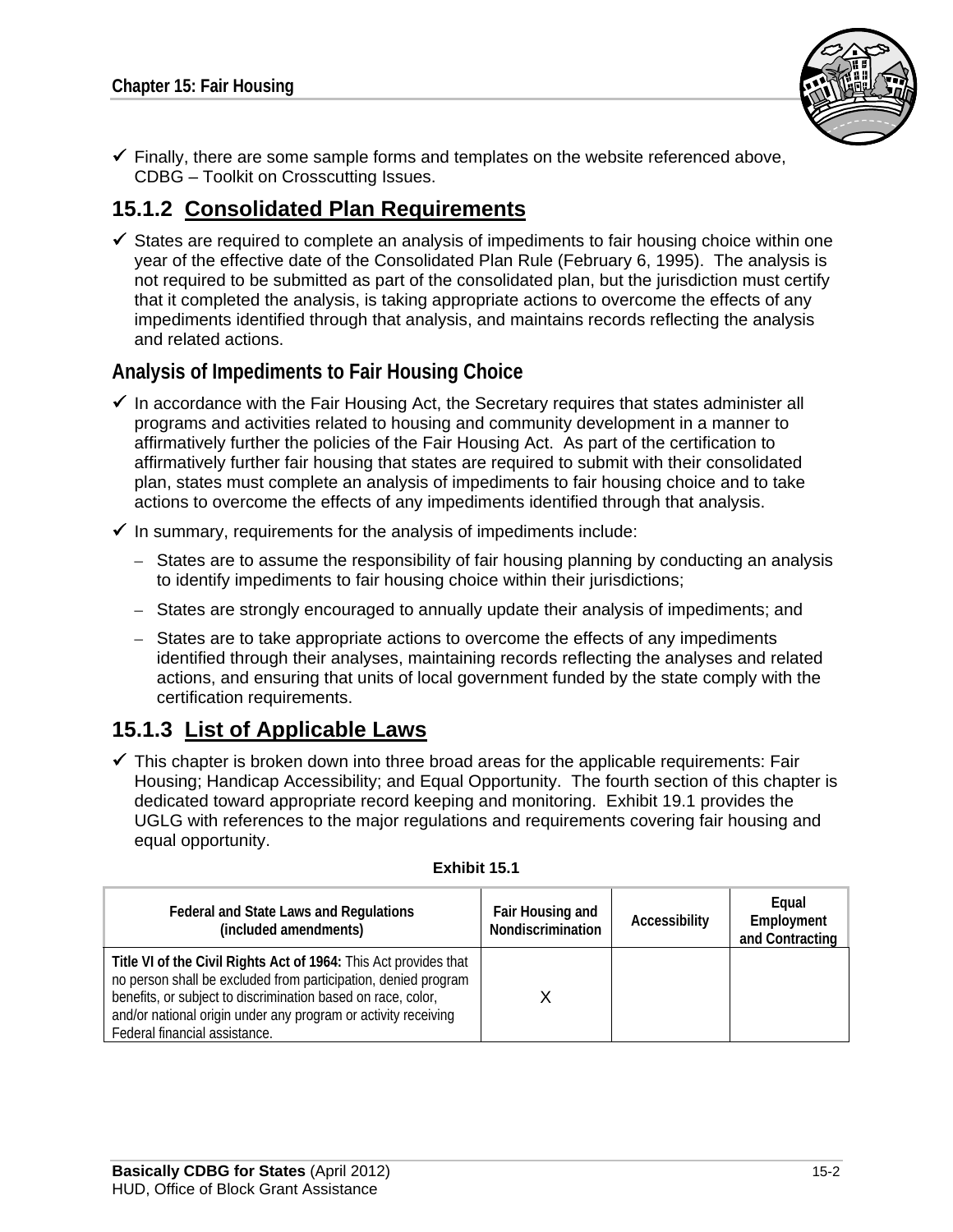

| Title VIII of the Civil Rights Act of 1968 (The Fair Housing<br>Act): This Act prohibits discrimination in housing on the basis<br>of race, color, religion, sex and/or national origin. This law also<br>requires actions which affirmatively promotes fair housing.                                                                                                                                                                                                                                                                                           | Χ | X |   |
|-----------------------------------------------------------------------------------------------------------------------------------------------------------------------------------------------------------------------------------------------------------------------------------------------------------------------------------------------------------------------------------------------------------------------------------------------------------------------------------------------------------------------------------------------------------------|---|---|---|
| Restoration Act of 1987. This Act restores the broad scope of<br>coverage and clarifies the application of the Civil Rights Act of<br>1964. It also specifies that an institution which receives<br>Federal financial assistance is prohibited from discriminating on<br>the basis of race, color, national origin, religion, sex, disability,<br>or age in a program or activity which does not directly benefit<br>from such assistance.                                                                                                                      | X |   |   |
| Section 109 of Title 1 of the Housing and Community<br>Development Act of 1974: This section of Title 1 provides that<br>no person shall be excluded from participation (including<br>employment), denied program benefits, or subject to<br>discrimination on the basis of race, color, national origin, or sex<br>under any program or activity funded in whole or in part under<br>Title I of the Act.                                                                                                                                                       | X |   | X |
| The Fair Housing Amendment Act of 1988: This Act<br>amended the original Fair Housing Act to provide for the<br>protection of families with children and people with disabilities,<br>strengthen punishment for acts of housing discrimination,<br>expand of the Justice Department jurisdiction to bring suit on<br>behalf of victims in Federal district courts, and create an<br>exemption to the provisions baring discrimination on the basis<br>of familial status for those housing developments that qualify as<br>housing for persons age 55 or older. | X |   |   |
| The Housing for Older Persons Act of 1995 (HOPA):<br>Retained the requirement that the housing must have one<br>person who is 55 years of age or older living in at least 80<br>percent of its occupied units. The Act also retained the<br>requirement that housing facilities publish and follow policies<br>and procedures that demonstrate intent to be housing for<br>persons 55 and older.                                                                                                                                                                | Χ |   |   |
| The Age Discrimination Act of 1975: This Act provides that<br>no person shall be excluded from participation, denied program<br>benefits, or subject to discrimination on the basis of age under<br>any program or activity receiving Federal funding assistance.<br>Effective January 1987, the age cap of 70 was deleted from the<br>laws. Federal law preempts any State law currently in effect on<br>the same topic including: KRS 18A.140; KRS 344.040; 101<br>KAR 1:350 Paragraph 11; 101 KAR 1:375 Paragraph 2(3); 101<br>KAR 2:095 Paragraphs 6 and 7. | X |   |   |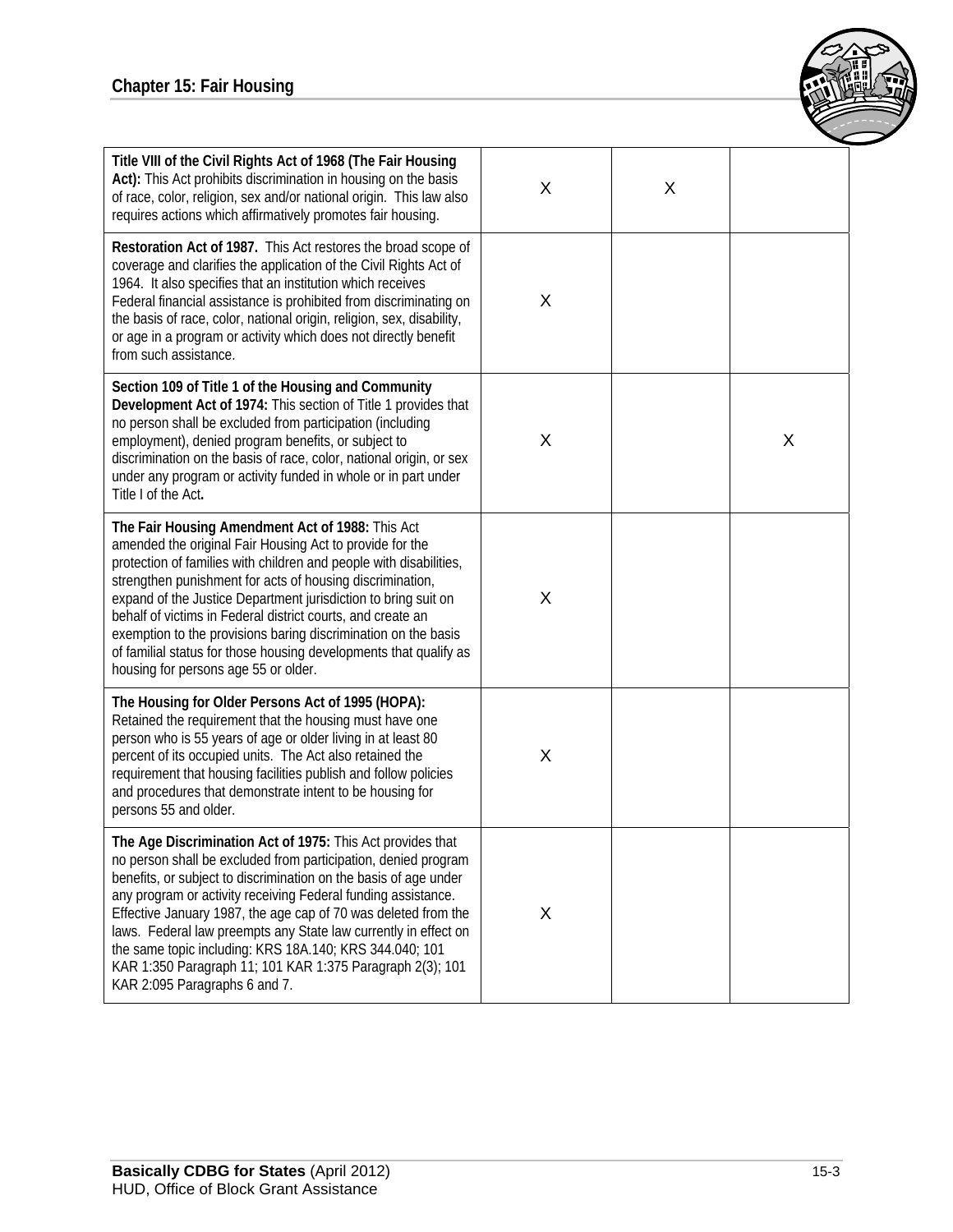

| Section 504 of the Rehabilitation Act of 1973: It is unlawful<br>to discriminate based on disability in Federally assisted<br>programs. This section provides that no otherwise qualified<br>individual shall, solely by reason of his or her disability, be<br>excluded from participation (including employment), denied<br>program benefits, or subjected to discrimination under any<br>program or activity receiving Federal funding assistance.<br>Section 504 also contains design and construction accessibility<br>provisions for multi-family dwellings developed or substantially<br>rehabilitated for first occupancy on or after March 13, 1991. | X | X | X |
|---------------------------------------------------------------------------------------------------------------------------------------------------------------------------------------------------------------------------------------------------------------------------------------------------------------------------------------------------------------------------------------------------------------------------------------------------------------------------------------------------------------------------------------------------------------------------------------------------------------------------------------------------------------|---|---|---|
| The Americans with Disabilities Act of 1990 (ADA): This Act<br>modifies and expands the Rehabilitation Act of 1973 to prohibit<br>discrimination against "a qualified individual with a disability" in<br>employment and public accommodations. The ADA requires<br>that an individual with a physical or mental impairment who is<br>otherwise qualified to perform the essential functions of a job,<br>with or without reasonable accommodation, be afforded equal<br>employment opportunity in all phases of employment.<br>Kentucky adopted this Act in 1992 with the enrollment and<br>passage of Senate Bill 210.                                      | X | X | X |
| Executive Order 11063: This Executive Order provides that no<br>person shall be discriminated against on the basis of race,<br>color, religion, sex, or national origin in housing and related<br>facilities provided with Federal assistance and lending practices<br>with respect to residential property when such practices are<br>connected with loans insured or guaranteed by the Federal<br>government.                                                                                                                                                                                                                                               | X |   |   |
| Executive Order 11259: This Executive Order provides that<br>the administration of all Federal programs and activities relating<br>to housing and urban development be carried out in a manner<br>to further housing opportunities throughout the United States.                                                                                                                                                                                                                                                                                                                                                                                              | X |   |   |
| Section 109 of Title I of the Housing and Community<br>Development Act of 1974: Requires that no person shall be<br>excluded from participation in, be denied the benefits of, or be<br>subjected to discrimination under any program or activity<br>funded with CDBG funds on the basis of race, color, religion,<br>national origin, or sex.                                                                                                                                                                                                                                                                                                                | X |   | Χ |
| The Equal Employment Opportunity Act: This Act empowers<br>the Equal Employment Opportunity Commission (EEOC) to<br>bring civil action in Federal court against private sector<br>employers after the EEOC has investigated the charge, found<br>"probable cause" of discrimination, and failed to obtain a<br>conciliation agreement acceptable to the EEOC. It also brings<br>Federal, State, and local governments under the Civil Rights<br>Act of 1964.                                                                                                                                                                                                  |   |   | X |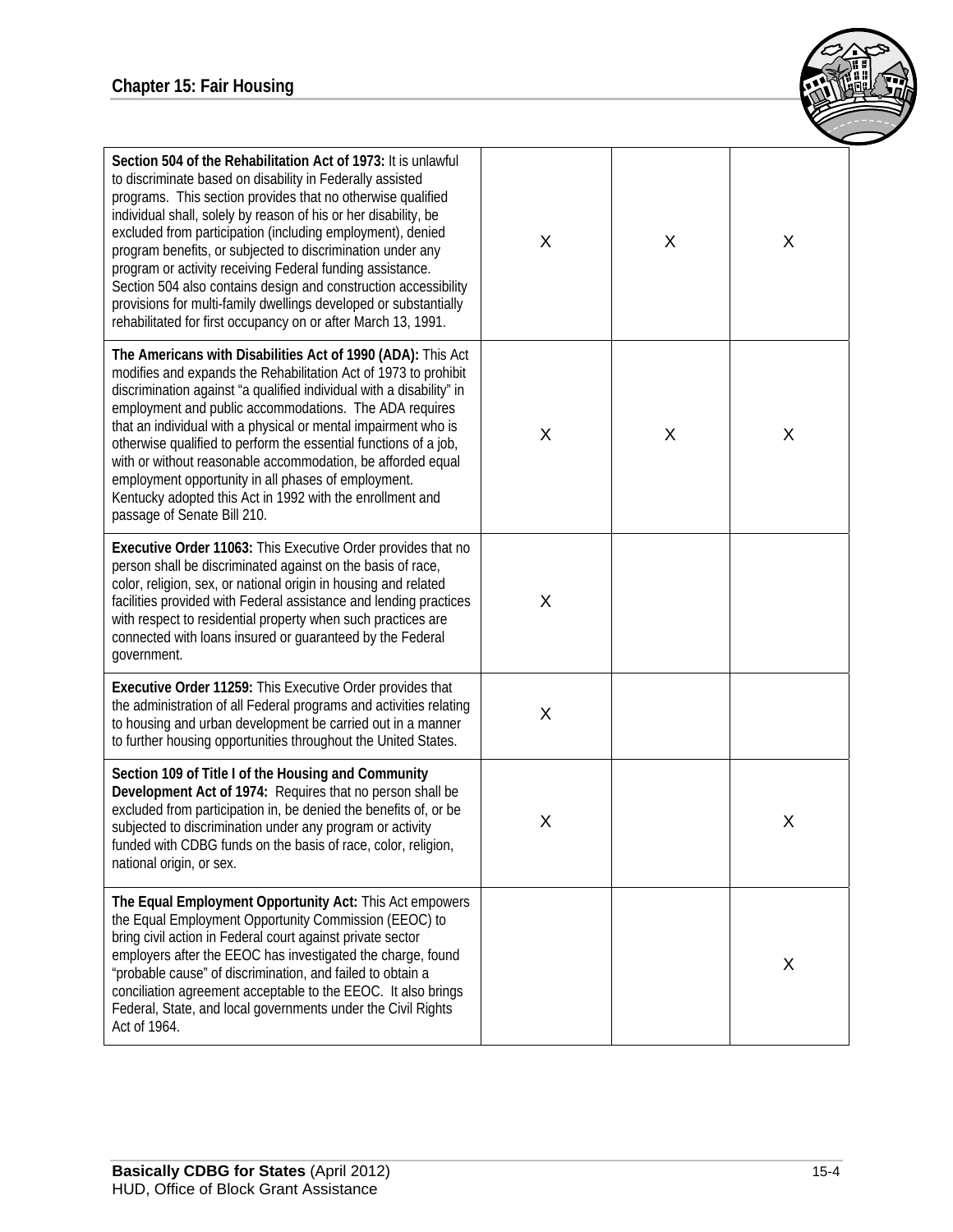

| The Immigration Reform and Control Act (IRCA) of 1986.<br>Under IRCA, employers may hire only persons who may legally<br>work in the U.S., i.e., citizens and nationals of the U.S. and<br>aliens authorized to work in the U.S. The employer must verify<br>the identity and employment eligibility of anyone to be hired,<br>which includes completing the Employment Eligibility<br>Verification Form (I-9).                                                                                                                                                                                                                                                                                                                          | X |
|------------------------------------------------------------------------------------------------------------------------------------------------------------------------------------------------------------------------------------------------------------------------------------------------------------------------------------------------------------------------------------------------------------------------------------------------------------------------------------------------------------------------------------------------------------------------------------------------------------------------------------------------------------------------------------------------------------------------------------------|---|
| The Uniform Guidelines on Employee Selection<br>Procedures adopted by the Equal Employment Opportunity<br>Commission in 1978: This manual applies to employee<br>selection procedures in the areas of hiring, retention,<br>promotion, transfer, demotion, dismissal and referral. It is<br>designed to assist employers, labor organizations, employment<br>agencies, licensing and certification boards in complying with<br>the requirements of Federal laws prohibiting discriminatory<br>employment.                                                                                                                                                                                                                                | X |
| Section 3 of the Housing and Urban Development Act of<br>1968, as amended: Requires the provision of opportunities for<br>training and employment that arise through HUD-financed<br>projects to lower-income residents of the project area, to the<br>greatest extent feasible and consistent with Federal, State and<br>local laws and regulations. Also required is that contracts be<br>awarded to businesses that provide economic opportunities for<br>low- and very low-income persons residing in the area.<br>Amendments to Section 3 in 1992 included requirements for<br>providing these opportunities in contracts for housing<br>rehabilitation, including lead-based paint abatement, and other<br>construction contracts. | X |
| The Vietnam Era Veterans' Readjustment Act of 1974<br>(revised Jobs for Veterans Act of 2002): This Act was<br>passed to ensure equal employment opportunity for qualified<br>disabled veterans and veterans of the Vietnam War.<br>Affirmative action is required in the hiring and promotion of<br>veterans.                                                                                                                                                                                                                                                                                                                                                                                                                           | X |
| Executive Order 11246: This Executive Order applies to all<br>Federally assisted construction contracts and subcontracts. It<br>provides that no person shall be discriminated against on the<br>basis of race.                                                                                                                                                                                                                                                                                                                                                                                                                                                                                                                          | X |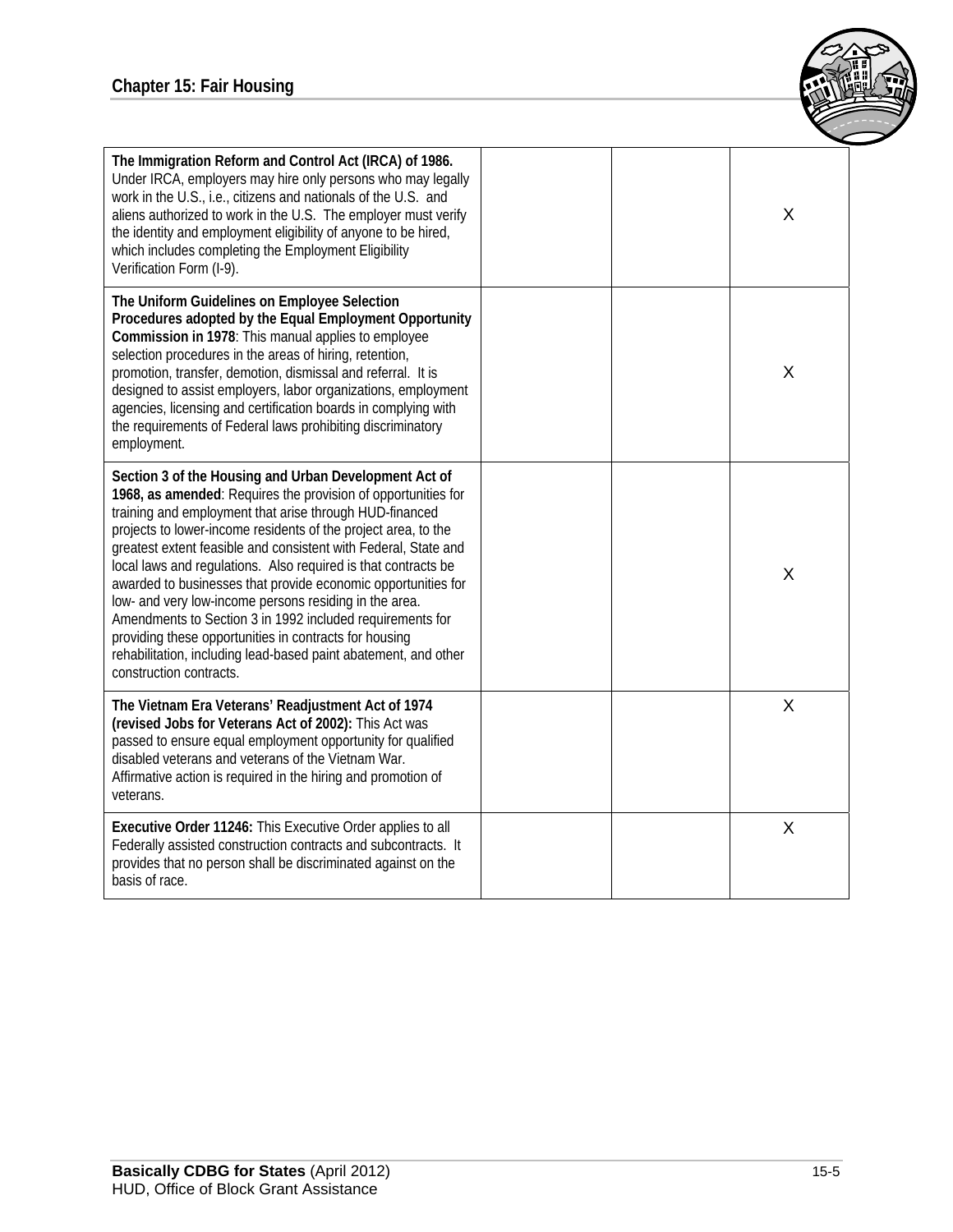

# **15.2 Fair Housing**

This section of the chapter reviews the requirements UGLGs must follow to be in compliance with the Fair Housing Act when using CDBG funds.

The following is a summary of the topics in this section, applicable statutory and regulatory cites, and other reference materials available from HUD.

| <b>Key Topics in This Section</b>                        | <b>Prohibited Discrimination</b><br>$\checkmark$ Fair Housing Activities                                                                                                                                                                                                                                                                                                                                                                                                                                                                                                               |
|----------------------------------------------------------|----------------------------------------------------------------------------------------------------------------------------------------------------------------------------------------------------------------------------------------------------------------------------------------------------------------------------------------------------------------------------------------------------------------------------------------------------------------------------------------------------------------------------------------------------------------------------------------|
| <b>Regulatory/Statutory Citations</b>                    | Section 109<br>§570.487 and 570.495(b)                                                                                                                                                                                                                                                                                                                                                                                                                                                                                                                                                 |
| <b>Other Reference Materials on This</b><br><b>Topic</b> | Fair Housing and Equal Opportunity Website:<br>✓<br>http://www.hud.gov/offices/fheo/index.cfm<br>$\checkmark$ Uniform Federal Accessibility Standards website:<br>http://www.access-board.gov/ufas/ufas-html/ufas.htm<br>$\checkmark$ The Fair Housing Act Design Manual: A Manual to Assist Designers<br>and Builders in Meeting the Accessibility Requirements of The Fair<br>Housing Act<br>$\checkmark$ CDBG – Toolkit on Crosscutting Issues<br>http://www.hud.gov/offices/cpd/communitydevelopment/toolkit/index.cf<br>m<br>CPD Notice 05-09<br>$\checkmark$<br>CPD Notice 00-09 |

# **15.2.1 Prohibited Discrimination**

- $\checkmark$  UGLGs should be aware that fair housing provisions apply to the locality as a whole and not just those activities that are CDBG funded; and that implementing fair housing activities is an essential part of the CDBG responsibilities. No person shall be subjected to discrimination because of: race, color, religion, sex, disability, age, familial status, or national origin.
- $\checkmark$  Fair housing actions should increase housing opportunities and affirmatively promote fair housing throughout the entire housing market at all income levels. These activities may include independent actions by the UGLG or cooperative ventures with housing related industries, such as mortgage lenders, home builders, and local non-profits working in housing. The UGLG is expected to take progressive actions to further fair housing with each CDBG project.
- $\checkmark$  The UGLG must assure that all CDBG-funded activities undertaken as part of the project are conducted in a manner which will not cause discrimination on the basis of race, color, religion, sex, disability, familial status, or national origin. Segregated facilities, services, or benefits and different treatment are prohibited.
- $\checkmark$  The UGLG should take care to ensure the following:
	- Access to any advantage arising out of the project is not: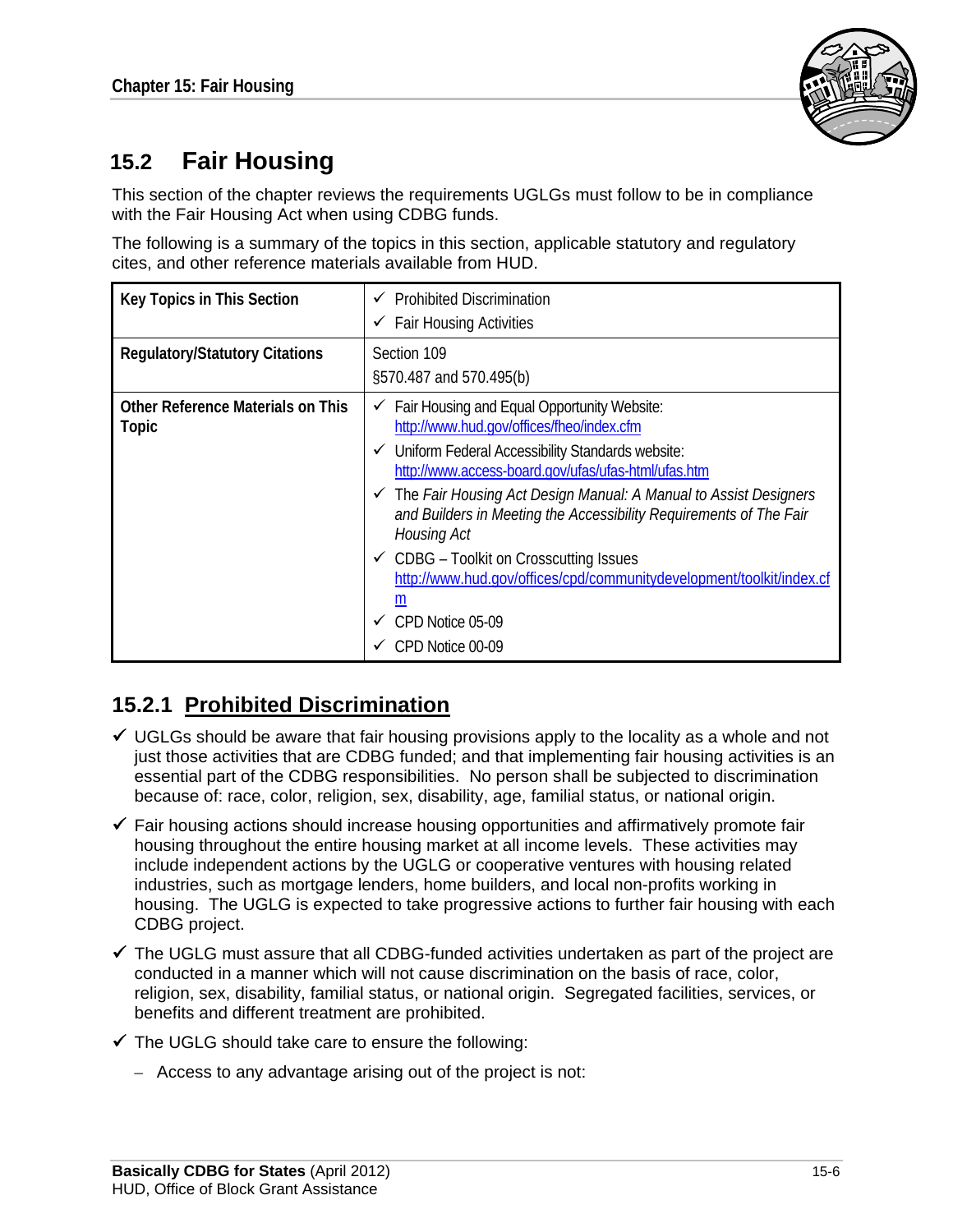

- Denied solely on the basis of race, color, religion, sex, disability, familial status, or national origin; or
- □ Offered for the enjoyment of a segment of the population in such a way as to intentionally exclude any member of these protected groups.
- $\checkmark$  Selection of sites and locations for facilities and improvements do not have an exclusionary or discriminatory effect.
- $\checkmark$  Evaluation criteria and administrative practices do not have a discriminatory effect.
- $\checkmark$  Affirmative action is used to overcome the effects of past discrimination.
- $\checkmark$  A Fair Housing Poster is displayed in a prominent place at the office of the UGLG where applications for assistance are being taken.

# **15.2.2 Fair Housing Activities**

- $\checkmark$  The Fair Housing Act provides that, in connection with the design and construction of multifamily housing, the public use and common areas must be accessible and usable by persons with handicaps, all doors must be designed to be wide enough for wheelchair accessible, and all premises should be of adaptive design (e.g., reinforcements within a bathroom to allow installation of grab bars).
- $\checkmark$  UGLGs undertaking housing projects and activities must ensure fair housing rules are followed in the provision of housing services and assistance. Opportunities for purchase or rental, terms and conditions, advertising and marketing information, and availability of real estate services should not discriminate.
- $\checkmark$  Some examples of possible actions to ensure fair housing are listed below.
	- Developing and implementing a fair housing resolution;
	- Marketing information concerning housing services and activities should be disseminated through agencies and organizations that routinely provide services to protected groups;
	- Criteria for selecting recipients of housing services or assistance should be evaluated for any discriminatory effect;
	- Policies guiding the provisions of relocation housing and services for persons displaced by housing activities should be evaluated for discriminatory effect; and
	- Legal documents used by UGLGs and lending institutions should be reviewed and revised if necessary to eliminate any discriminatory intent or practice.
- $\checkmark$  It is important for UGLGs to understand both the Fair Housing Amendment and Section 504. The Fair Housing Amendment requires that a landlord must allow a tenant to make reasonable modifications to a unit paid for by the tenant. Section 504 provides that the landlord is responsible for making reasonable accommodations. Finally, the accessibility logo should be used in housing projects where units are available for the disabled.

## **15.2.3 Affirmative Marketing**

- $\checkmark$  UGLGs must adopt affirmative marketing procedures and requirements for all CDBGassisted housing with five or more units.
- $\checkmark$  Requirements and procedures must include: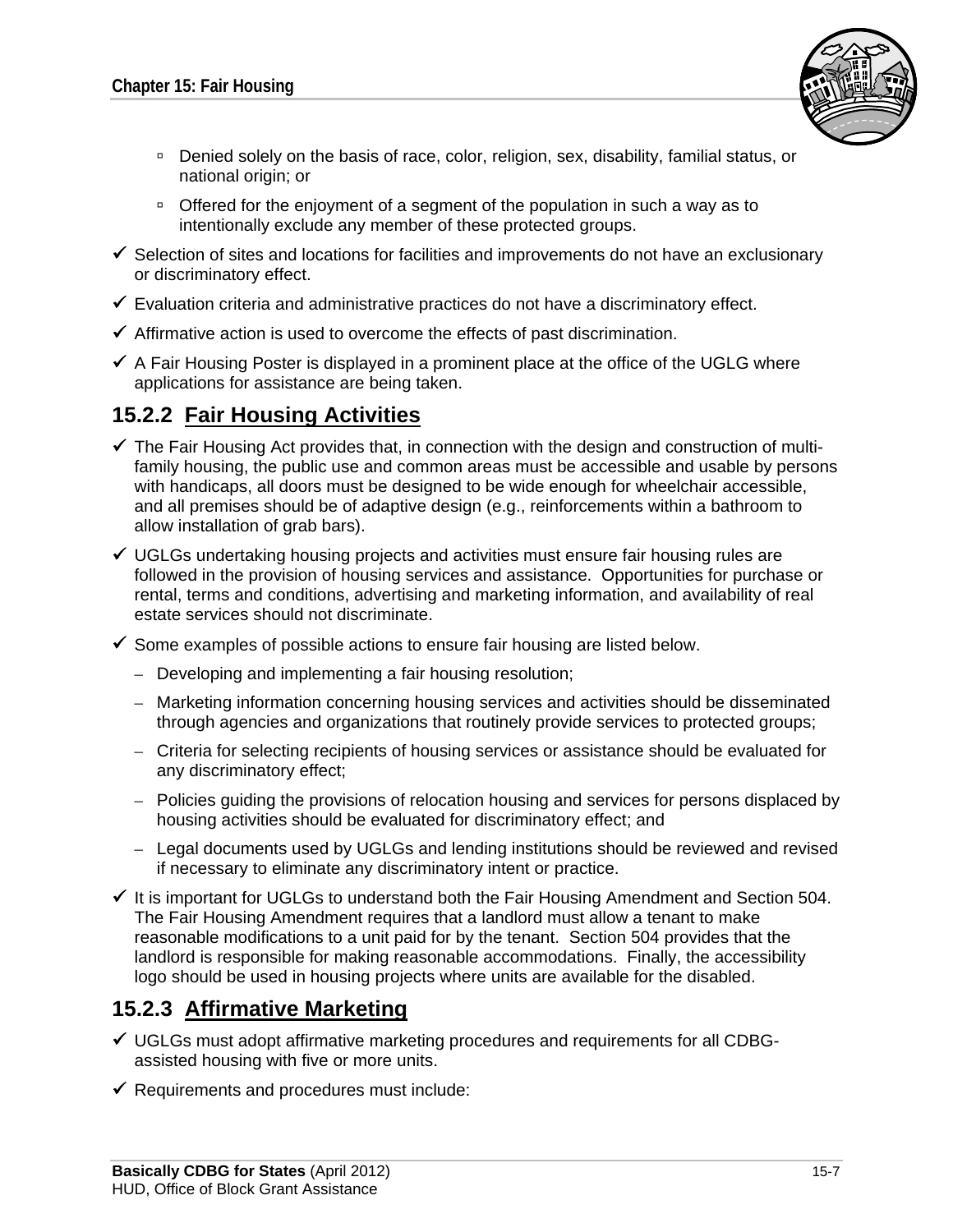

- Methods for informing the public, owners and potential tenants about fair housing laws and the UGLG's policies (for example, use of the Fair Housing logo or equal opportunity language);
- A description of what owners and/or the UGLG will do to affirmatively market housing assisted with CDBG funds;
- A description of what owners and/or the UGLG will do to inform persons not likely to apply for housing without special outreach;
- Maintenance of records to document actions taken to affirmatively market CDBG-assisted units and to assess marketing effectiveness; and
- Description of how efforts will be assessed and what corrective actions will be taken where requirements are not met.

# **15.3 Handicapped Accessibility and Section 504**

The following is a summary of the topics in this section, applicable statutory and regulatory cites, and other reference materials available from HUD.

| <b>Key Topics in This Section</b>                 | Programs<br>✔<br>Housing<br>$\checkmark$<br><b>Facilities</b><br>$\checkmark$<br><b>Other Accessibility Rules</b><br>v<br>Self Evaluation and Transition Plan                                                                                                                         |
|---------------------------------------------------|---------------------------------------------------------------------------------------------------------------------------------------------------------------------------------------------------------------------------------------------------------------------------------------|
| <b>Regulatory/Statutory Citations</b>             | Section 109<br>§570.487(e)                                                                                                                                                                                                                                                            |
| <b>Other Reference Materials on This</b><br>Topic | $\checkmark$ Fair Housing and Equal Opportunity Website:<br>http://www.hud.gov/offices/fheo/index.cfm<br>$\checkmark$ CDBG – Toolkit on Crosscutting Issues<br>http://www.hud.gov/offices/cpd/communitydevelopment/toolkit/index.cf<br>m<br>CPD Notice 05-10<br>✓<br>CPD Notice 00-10 |

## **15.3.1 Program Accessibility**

- $\checkmark$  Communication is an important component of program accessibility. Disabilities involving impairments to hearing, vision, speech or mobility may affect communication. Members of the community who have disabilities must be able to access and enjoy the benefits of a program or activity receiving CDBG funds; therefore, varied approaches may be required to assure effective communication and information dissemination.
- $\checkmark$  Specifically, the UGLG must be receptive to the requests and needs of the disabled person(s) within the community when determining which auxiliary aids or services are necessary. For the purposes of Section 504 compliance, the target population includes: the hearing impaired, visually impaired, mobility impaired, developmentally disabled, and those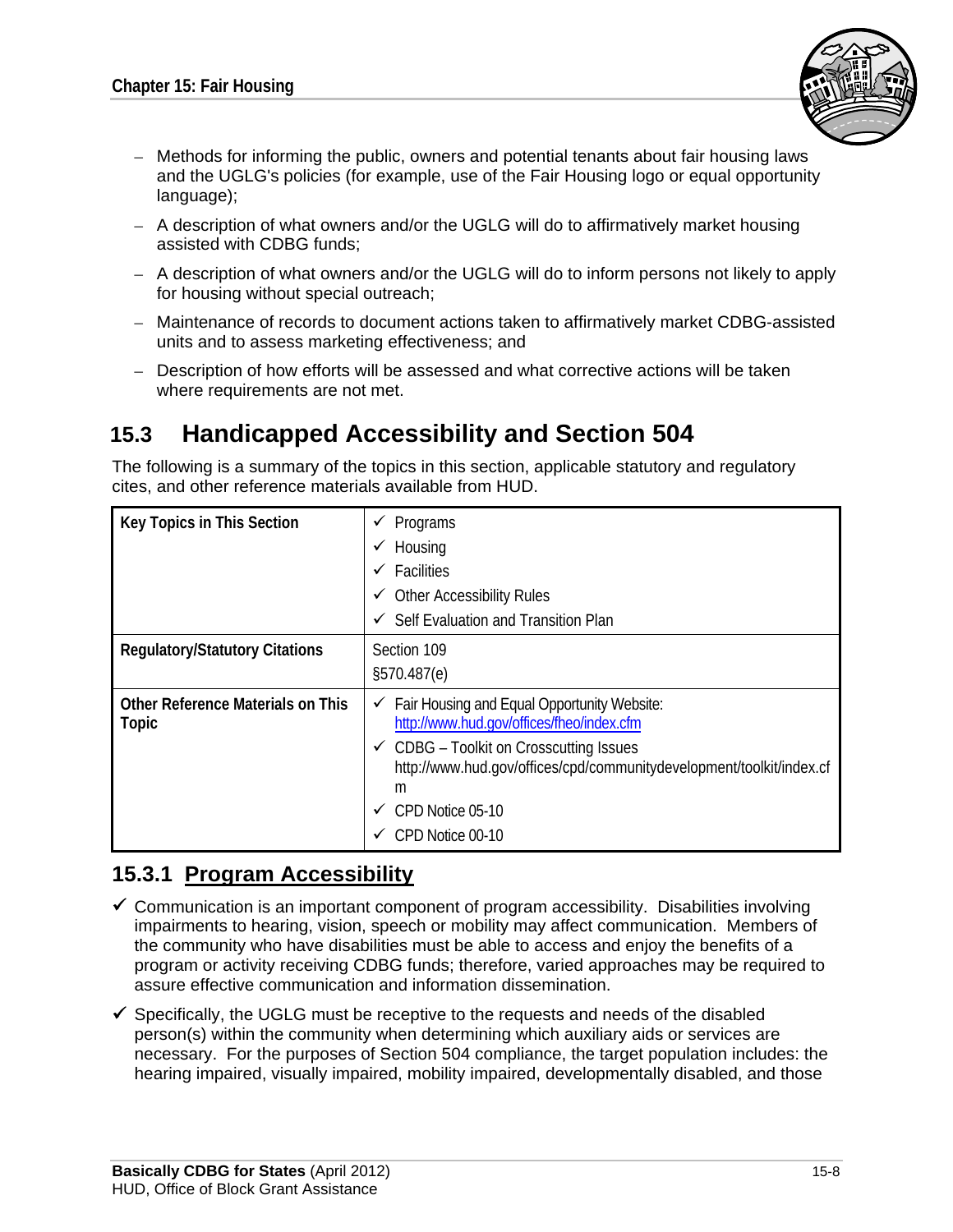

persons requiring in-home care or institutional care. UGLGs must furnish auxiliary aids and services, as necessary, which may include:

- $\checkmark$  For persons with hearing impairments:
	- Qualified sign language interpreters;
	- Note takers;
	- Telecommunication devices for deaf persons (TDDs);
	- Telephone handset amplifiers;
	- Assertive listening devices (devices that increase the sound in large group settings);
	- Flashing lights (where aural communication is used, such as warning bells);
	- Video text displays (devices that display text that is simultaneously being spoken can be used where a public address system provides information);
	- Transcription services; and
	- Closed and open captioning.
- $\checkmark$  For persons with vision impairments:
	- Qualified readers;
	- Written materials translated into alternative formats (e.g., Braille, audio tape, large print);
	- Aural communication (e.g., Bells or other sounds used where visual cues are necessary); and
	- Audio description services (i.e., through a headset, a narrator describes what the visually impaired person cannot see).
- $\checkmark$  The UGLG must ensure effective communication with persons with all types of disabilities in all activities. Where the UGLG communicates with applicants and beneficiaries by phone, a TDD is required or an equivalent system must be available. Please note that UGLGs are not required to take any action that would result in a fundamental alteration in the nature of a program or activity or undue financial and administrative burdens.

### **15.3.2 Housing**

- $\checkmark$  Section 504 also includes accessibility requirements for new construction and substantial rehabilitation of multi-family rental housing. Section 504 provides that no otherwise qualified individual shall, solely by reason of his or her disability, be excluded from participation in (including employment), denied program benefits, or subjected to discrimination under any program or activity receiving Federal funding assistance. Section 504 also contains design and construction accessibility provisions for certain new multi-family dwellings developed for first occupancy on or after March 13, 1991.
- $\checkmark$  For the purposes of compliance with Section 504, "accessible" means ensuring that program and activities, when viewed in their entirety, are accessible to and usable by individuals with disabilities. For housing purposes, accessible means a dwelling is on an accessible route and adaptable inside.
- $\checkmark$  The following requirements apply to both Federally assisted newly constructed multifamily rental housing containing five or more units and substantial rehabilitation of multi-family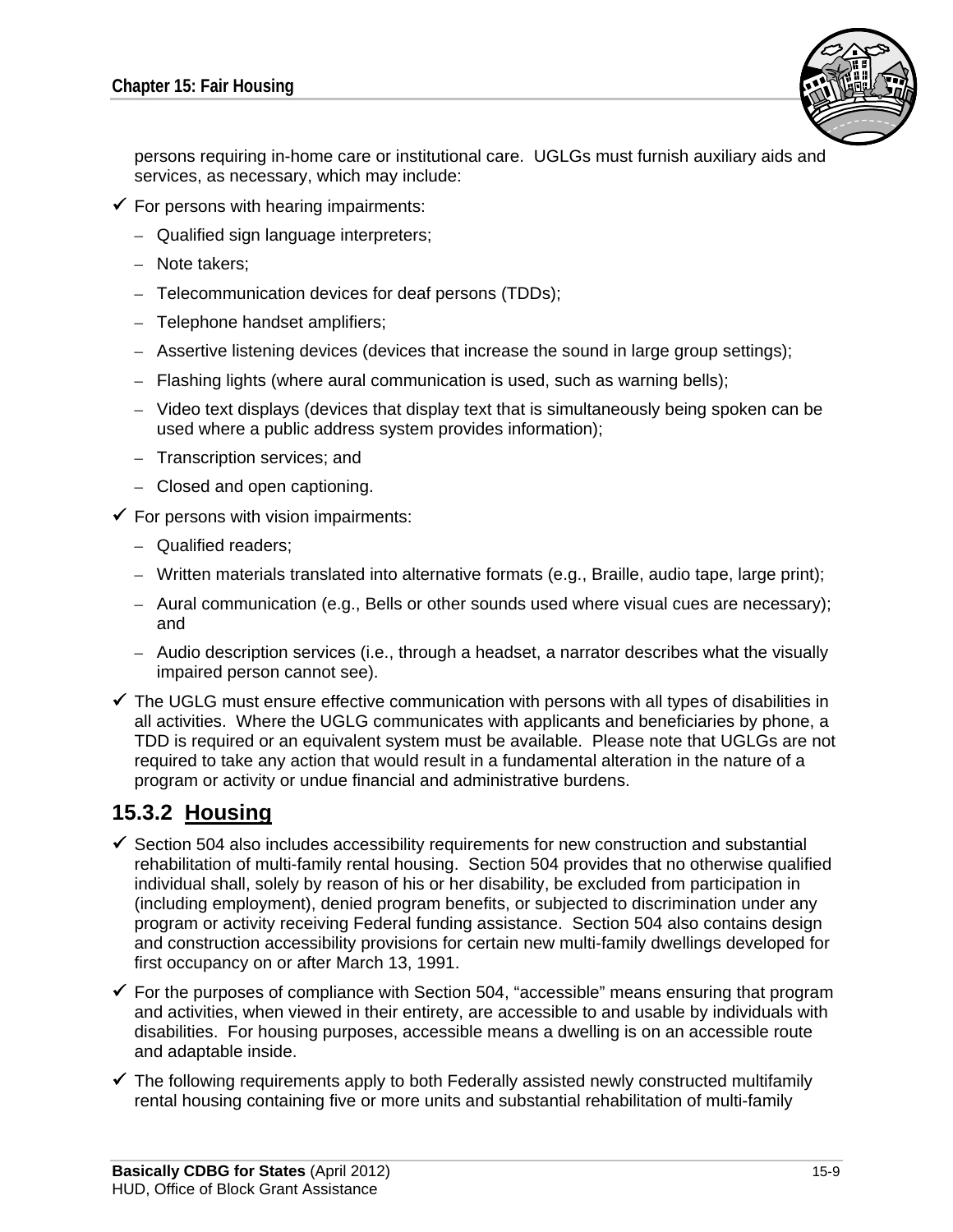

rental housing with 15 or more units. A rehabilitation project is considered substantial when the rehab costs will be 75 percent or more of the replacement cost of the complete facility;

- A minimum of five percent of total dwelling units (but not less than one unit) accessible for individuals with mobility impairments;
- An additional two percent of dwelling units (but not less than one) accessible for persons with hearing or vision impairments; and
- All units made adaptable that are on the ground level or can be reached by an elevator.

### **15.3.3 Facilities**

- $\checkmark$  "Facility" is defined under Section 504 as any portion of a building, equipment, roads, walkways, parking lot or other real property. "Accessible" for non-housing purposes means that a facility or portion of a facility can be approached, entered and used by individuals with physical handicaps.
- $\checkmark$  Non-housing programs, as well as existing facilities in which they are situated, must be readily accessible to and usable by persons with disabilities. Accessibility programs will be determined once again under self-evaluation. The focus of program access is providing programs in the most integrated setting possible. Providing separate or different programs is illegal unless necessary to achieve equal opportunity.
- $\checkmark$  Methods of improving program access in existing facilities can include the following:
	- Relocating programs to accessible facilities or accessible portions of facilities;
	- Acquiring or building new facilities;
	- Selectively altering facilities;
	- Changing operating policies and procedures;
	- Assigning aides to assist beneficiaries;
	- Adding or redesigning equipment or furnishings; and
	- Conducting home visits.

#### **15.3.4 Special Requirements for UGLGs with 15 or More Employees**

- $\checkmark$  There are two additional requirements for Section 504 compliance for UGLGs (called "recipients" under 504 to include public agencies, instrumentalities, and public and private entities including nonprofits) with 15 or more full or part-time employees:
- $\checkmark$  Designation of responsible employee and adoption of grievance procedures:
	- At least one person must be designated to coordinate 504 and related compliance efforts. The agency coordinator should be designated in writing and identified in any written notices.
	- A grievance procedure must also be adopted incorporating due process standards and allowing for prompt local resolution of any complaints of discrimination based on disability. Existing grievance procedures can often be adapted to satisfy this requirement.
	- Any individual or authorized representative who believes that they have been denied opportunities or treated differently due to their race, color, national origin, sex, age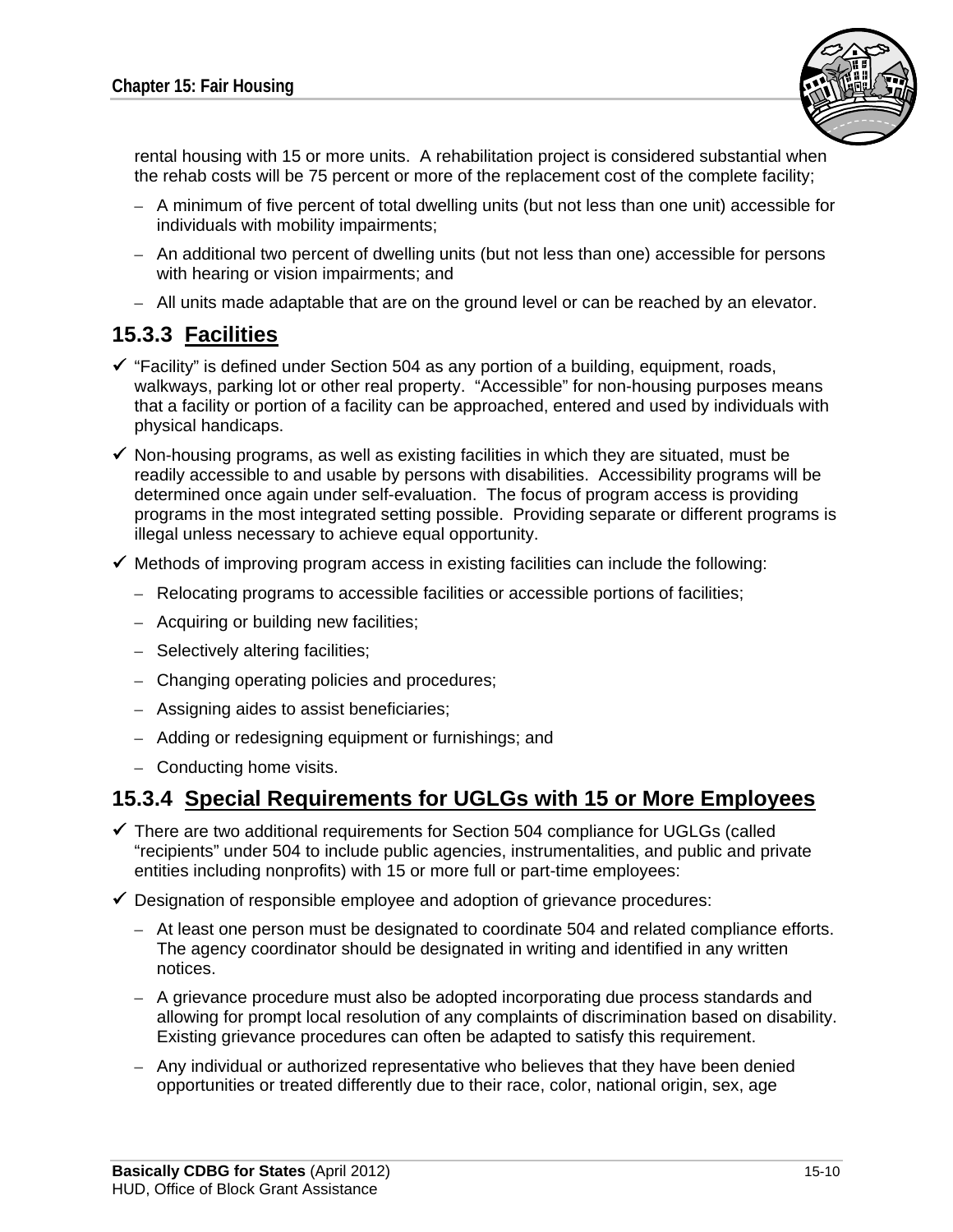

disability, religion and familial status may file a complaint. The complaint may be filed with the UGLG or HUD.

- $\checkmark$  Notification to participants, beneficiaries, applicants and employees of their nondiscriminatory provisions. In summary, the UGLG must provide notice regarding the following:
	- UGLGs must publish in a newspaper of general circulation the notice "Policy of Non-Discrimination on the Basis of Disability Status."
	- UGLGs must include the same language found in their policy of nondiscrimination (mentioned in the first bullet) in all material used for recruitment or general information.
	- UGLGs must ensure that all members of the population with visual or hearing impairments are provided with the information necessary to understand and participate in the programs offered.
	- Methods for ensuring participation may include qualified sign language and oral interpreters, readers, or the use of taped and Braille materials.

## **15.3.5 Other Accessibility Rules**

#### **Americans with Disabilities Act of 1990 (ADA)**

- $\checkmark$  The Americans with Disabilities Act of 1990 (ADA) quarantees equal opportunities for persons with disabilities in employment, public accommodations, transportation, State and local government services, and telecommunications. Unlike Section 504 which applies only to programs and activities receiving Federal financial assistance, the ADA applies even if no Federal financial assistance is given. Title II of ADA prohibits discrimination based on disability by State and local governments.
- $\checkmark$  Facilities
	- Title II also requires that facilities that are newly constructed or altered, by, on behalf of, or for use of a public entity, be designed and constructed in a manner that makes the facility readily accessible to and usable by persons with disabilities. Facilities constructed or altered in conformance with either the Uniform Federal Accessibility Standards (UFAS) or the ADA Accessibility Guidelines for Buildings and Facilities (ADAAG) shall be deemed to comply with the Title II Accessibility requirements, except that the elevator exemption contained in Section 4.1.3(5) and Section 4.1.6(1)(j) of ADAAG shall not apply.
- $\checkmark$  Roads and Pedestrian Walkways
	- Title II specifically requires that all newly constructed or altered streets, roads, highways, and pedestrian walkways must contain curb ramps or other sloped areas at any intersection having curbs or other barriers to entry from a street level or pedestrian walkway and that all newly constructed or altered street level pedestrian walkways must have curb ramps at intersections . Newly constructed or altered street level pedestrian walkways must contain curb ramps or other sloped areas at intersections to streets, roads, or highways.

#### **Architectural Barriers Act of 1968**

 $\checkmark$  The Architectural Barriers Act of 1968 (ABA) requires that certain buildings financed with Federal funds must be designed, constructed, or altered in accordance with standards that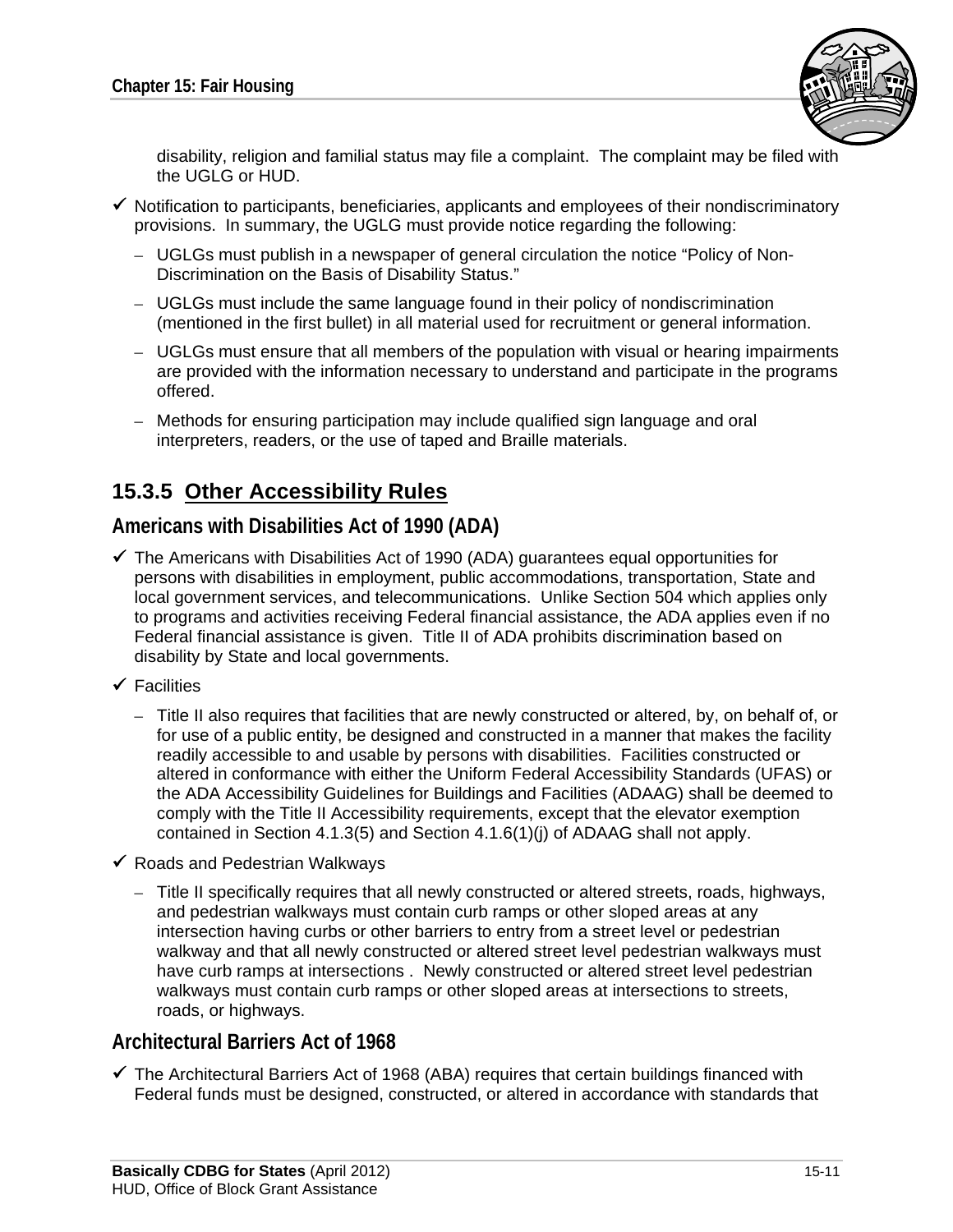

ensure accessibility for persons with physical disabilities. The ABA covers any building or facility financed in whole or in part with Federal funds, except privately-owned residential structures. Covered buildings and facilities designed, constructed, or altered with CDBG funds are subject to the ABA and must comply with the Uniform Federal Accessibility Standards (UFAS). In practice, buildings built to meet the requirements of Section 504 and the ADA, will conform to the requirements of the ABA.

# **15.3.6 Self Evaluation Plan and Transition Plan**

#### **Self Evaluation Plan**

- $\checkmark$  Self evaluation is required by both Section 504 and the Americans with Disabilities Act. Self evaluation promotes inclusion of the programmatic and project-specific alternations that are necessary to ensure long term compliance with the requirements.
- $\checkmark$  If a UGLG has not already performed a Section 504 self-evaluation of programs, services, and activities to determine if they are programmatically and physically accessible to person with disabilities, they must conduct such evaluation and document all needs. Note: If a UGLG has already performed a self-evaluation, a new one is not required.
- $\checkmark$  UGLGs should also involve persons with disabilities in these evaluations. While performing the self-evaluation, a careful inspection of the following should be performed to determine if they are free from discriminatory effects and practices:
	- Evaluate current policies and practices and analyze them to determine if they adversely affect the full participation of individuals with disabilities in its programs, activities, and services. Be mindful of the fact that a policy or practice may appear neutral on its face, but may have a discriminatory effect on individuals with disabilities.
	- Modify any policies and practices that are not or may not be in compliance with Section 504 or Title II and Title III of the ADA regulations. (See 24 CFR Part 8 and 28 CFR Parts 35, 36.)
	- Take appropriate corrective steps to remedy those policies and practices that either are discriminatory or have a discriminatory effect. Develop policies and procedures by which persons with disabilities may request a modification of a physical barrier or a rule or practice that has the effect of limiting or excluding a person with a disability from the benefits of the program.
	- Document the self-evaluation process and activities. HUD recommends that all recipients keep the self-evaluation on file for at least three years, including records of the individuals and organizations consulted, areas examined and problems identified, and document modifications and remedial steps.
- $\checkmark$  An approach many UGLGs have used to examine service and program accessibility is to do a walk-through of the process required for participation. Analyze not only the physical path traveled, but also the administrative requirements, service delivery, eligibility criteria, and application procedures.
- $\checkmark$  Any policies and practices that are found to be discriminatory or contrary to Section 504 requirements must be modified and steps taken to remedy the discrimination.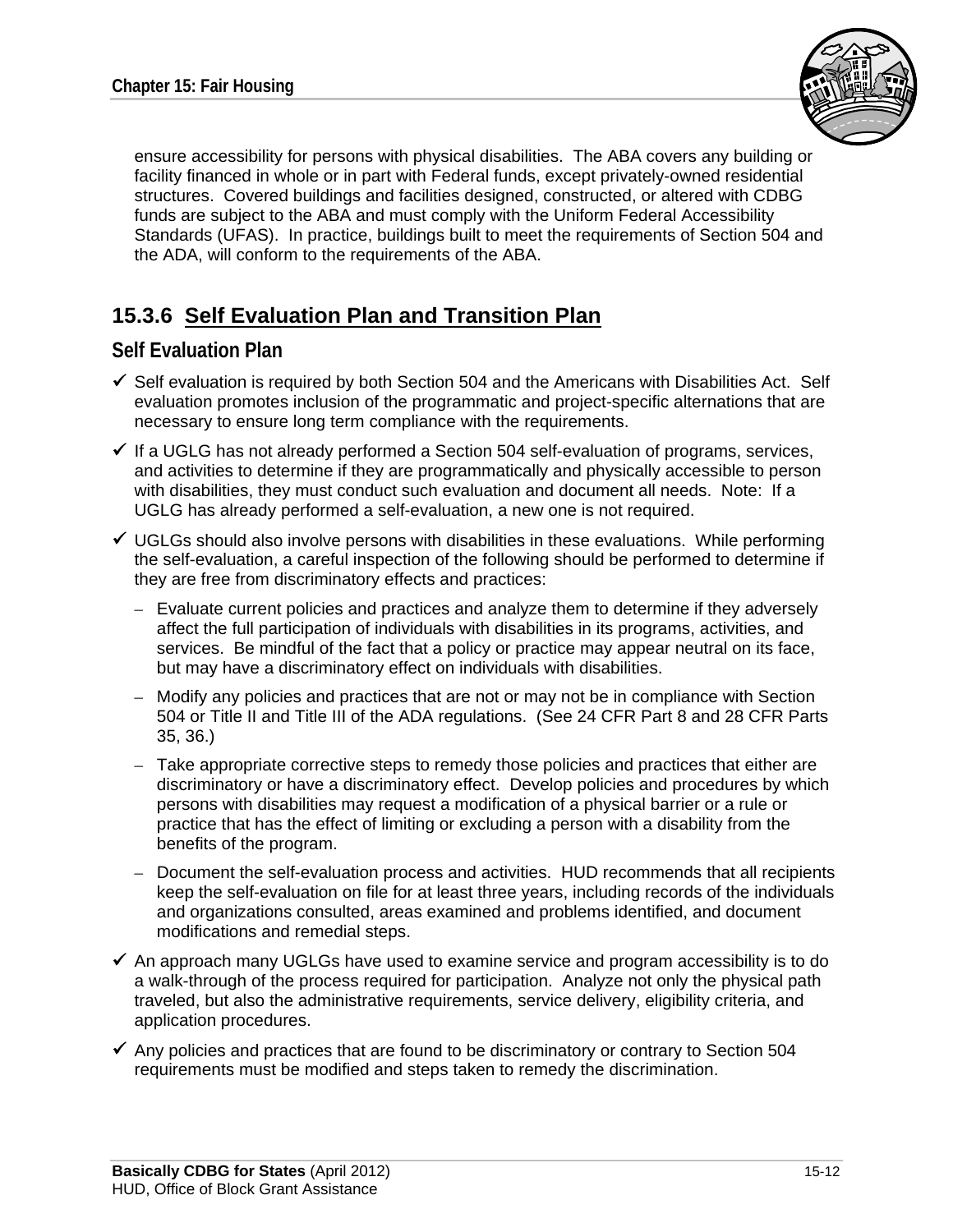

## **Transition Plan**

- $\checkmark$  If structural barriers have been identified during the self-evaluation process and cannot be removed with nonstructural solution, a Transition Plan must be completed and made available for public review and comment.
- $\checkmark$  The plan must address the following items:
	- Identification of physical obstacles in the facilities that limit program accessibility;
	- Description of the method that will be used to make facilities accessible;
	- Specify a schedule to achieve full program compliance and, if the plan is longer than one year, identify steps to be taken during each year;
	- Indicate the person responsible for implementing the plan; and
	- Identify the person or groups with whose assistance the plan was prepared.
- $\checkmark$  The UGLG is not necessarily required to make each existing facility or every part of an existing facility accessible. The Transition Plan must involve persons with disabilities and/or representative organizations.

# **15.4 Employment and Contracting**

Employment and contracting activities also trigger employment and contracting rules related to equal employment practices.

The following is a summary of the topics in this section, applicable statutory and regulatory cites, and other reference materials available from HUD.

| Key Topics in This Section                               | Employment<br>Section 3                                                                                                                                                                                                                                                                                                                                                    |
|----------------------------------------------------------|----------------------------------------------------------------------------------------------------------------------------------------------------------------------------------------------------------------------------------------------------------------------------------------------------------------------------------------------------------------------------|
| <b>Regulatory/Statutory Citations</b>                    | Section 109<br>§570.487 and 570.495(b)                                                                                                                                                                                                                                                                                                                                     |
| <b>Other Reference Materials on This</b><br><b>Topic</b> | $\checkmark$ Fair Housing and Equal Opportunity Website:<br>http://www.hud.gov/offices/fheo/index.cfm<br>$\checkmark$ CDBG – Toolkit on Crosscutting Issues<br>http://www.hud.gov/offices/cpd/communitydevelopment/toolkit/index.c<br>fm<br>The Uniform Guidelines on Employee Selection Procedures adopted<br>✓<br>by the Equal Employment Opportunity Commission in 1978 |

# **15.4.1 Employment**

- $\checkmark$  Nondiscrimination is a requirement of employment and employment practices. Employment opportunities may not be denied on the basis of race, color, national origin, sex, age, religion, familial status, or disability. Affirmative action and equal employment opportunity policies are fundamental aspects of CDBG funded activities.
- $\checkmark$  The Americans with Disabilities Act modifies and expands the Section 504 Rehabilitation Act of 1973 to prohibit discrimination against "a qualified individual with a disability" in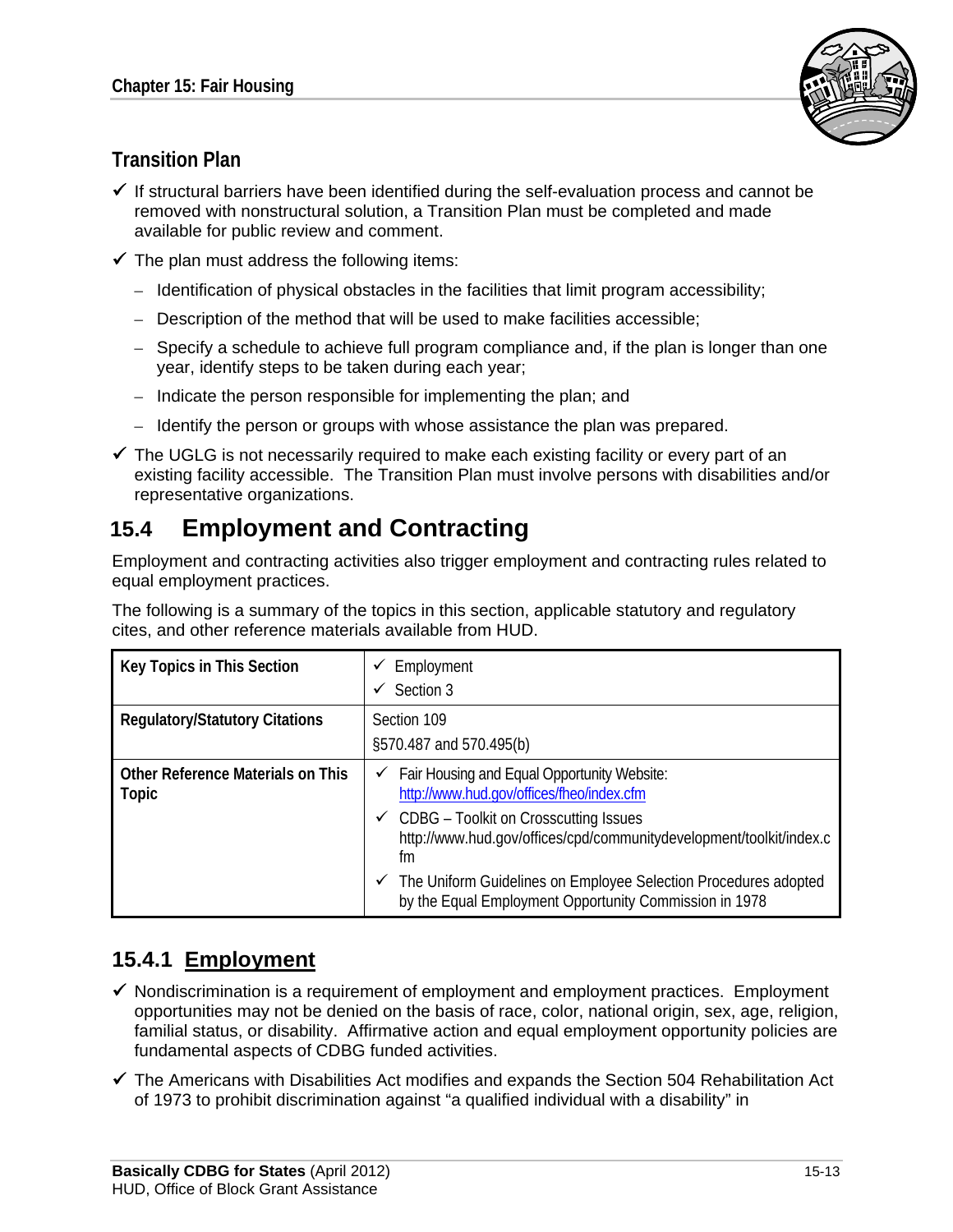

employment and public accommodations. The ADA requires that an individual with a physical or mental impairment who is otherwise qualified to perform the essential functions of a job, with or without reasonable accommodation, be afforded equal employment opportunity in all phases of employment.

- $\checkmark$  The Equal Employment Opportunity Act empowers the Equal Employment Opportunity Commission (EEOC) to bring civil action in Federal court against private sector employers after the EEOC has investigated the charge, found "probable cause" of discrimination, and failed to obtain a conciliation agreement acceptable to the EEOC. It also brings Federal, State, and local governments under the Civil Rights Act of 1964.
- $\checkmark$  Steps that can be taken to prevent discrimination in employment include the following:
	- Review of jurisdictional employment policies and procedures for discriminatory intent or practice and document review;
	- Advertise employment opportunities and/or to recruit employees for project-related positions;
	- Develop and maintain employment data that indicates staff composition by race, sex, handicap status and national origin; and
	- An Equal Employment Opportunity Poster must be displayed in a prominent place at the office of the UGLG.
- $\checkmark$  Specifically, Section 504 has a number of general prohibitions against employment discrimination. UGLGs must ensure that the following items are adhered to:
	- No qualified individual with a disability shall, solely on the basis of their disability be subject to discrimination in employment under any program or activity that receives Federal assistance.
	- Any UGLG cannot legally limit, segregate or classify applicants or employees in any way that negatively affects their status or opportunities because of disability.
- $\checkmark$  In pre-employment and employment activities, discrimination based on a disability must not occur and reasonable accommodations must be made to the physical or mental limitations of otherwise qualified individuals unless it creates undue hardship for the UGLG. HUD regulations specify that an employer is prohibited from discrimination in the following instances:
	- Recruiting, advertising, and processing of applications;
		- □ Hiring, upgrading, promoting, tenure, demotion, transfer, layoffs, termination right or return from layoffs, illness, and rehiring;
		- □ Rates of pay and any other forms of compensation;
		- □ Job assignments, classifications and descriptions, organizational structures, lines, progression, and seniority lists;
		- □ Leaves of absence, sick leave, or any other leave;
		- □ Fringe benefits available by virtue of employment;
		- □ Selection and financial support for training, including apprenticeship, professional meetings, conferences, and other related activities and selection for leaves of absence for training;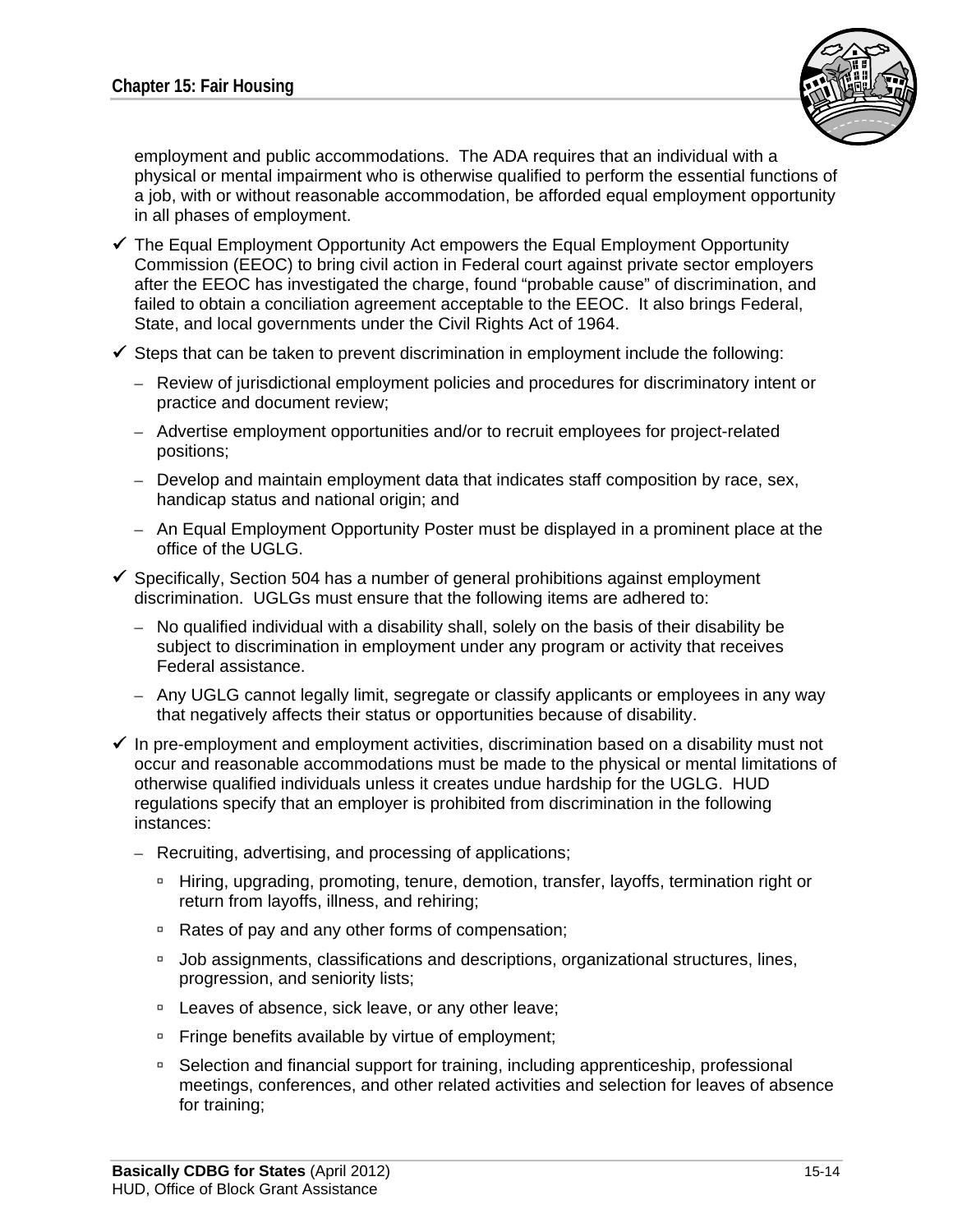

- Employer sponsored activities (including social or recreation programs); and
- □ Any other term, condition, or privilege of employment.
- $\checkmark$  UGLGs may not participate in a contractual or other relationship that subjects qualified disabled applicants or employees to discrimination.
- $\checkmark$  Reasonable accommodation, under Section 504, in employment is determined on a case-bycase basis. It means reasonable modifications on the job or in the workplace to enable a disabled person to perform the job for which she/he is qualified. Section 504 does not require the hiring or promotion of someone simply because she/he has a disability.

### **15.4.2 Section 3**

- $\checkmark$  Section 3 of the Housing and Urban Development Act of 1968, as amended, requires the provision of training, employment and other economic opportunities that arise through HUDfinanced housing and community development assistance to lower-income residents of the project area, particularly residents of government-subsidized housing, to the greatest extent feasible and consistent with Federal, State, and local laws and regulations. Also required is that contracts be awarded to businesses that provide economic opportunities for low- and very low-income persons residing in the project area. Amendments to Section 3 in 1992 included requirements for providing these opportunities in contracts for housing rehabilitation, including lead-based paint abatement, and other construction contracts.
- $\checkmark$  Section 3 applies when a housing construction, housing rehabilitation or other public construction project or activity exceeds certain thresholds. Contractors and subcontractors providing services on projects for which the total amount of the housing and community development assistance exceeds \$200,000 and the amount of the contract or subcontract exceeds \$100,000 are required to comply with Section 3. If a UGLG receives housing or community development assistance for a covered project that is funded in part with CDBG funds, Section 3 requirements apply to the entire project or activity.
- $\checkmark$  It is important to document efforts made to comply with Section 3 through recordkeeping. Files should contain memoranda, correspondence, advertisements, etc., illustrating contractor and subcontractor attempts to hire low income residents and business concerns.
- $\checkmark$  Finally, there are some forms and templates related to Section 3 on the website referenced above, CDBG – Toolkit on Crosscutting Issues.

# **15.5 Recordkeeping and Monitoring**

Effective recordkeeping procedures and monitoring are tools that UGLGs use to ensure short term and long term compliance.

The following is a summary of the topics in this section, applicable statutory and regulatory cites, and other reference materials available from HUD.

| Key Topics in This Section | $\checkmark$ Fair Housing Records           |
|----------------------------|---------------------------------------------|
|                            | <b>Direct Benefit Records</b><br>✓          |
|                            | 504 Records                                 |
|                            | <b>Employment and Contracting</b><br>✓      |
|                            | Monitoring                                  |
|                            | $\checkmark$ FHEO Compliance and Monitoring |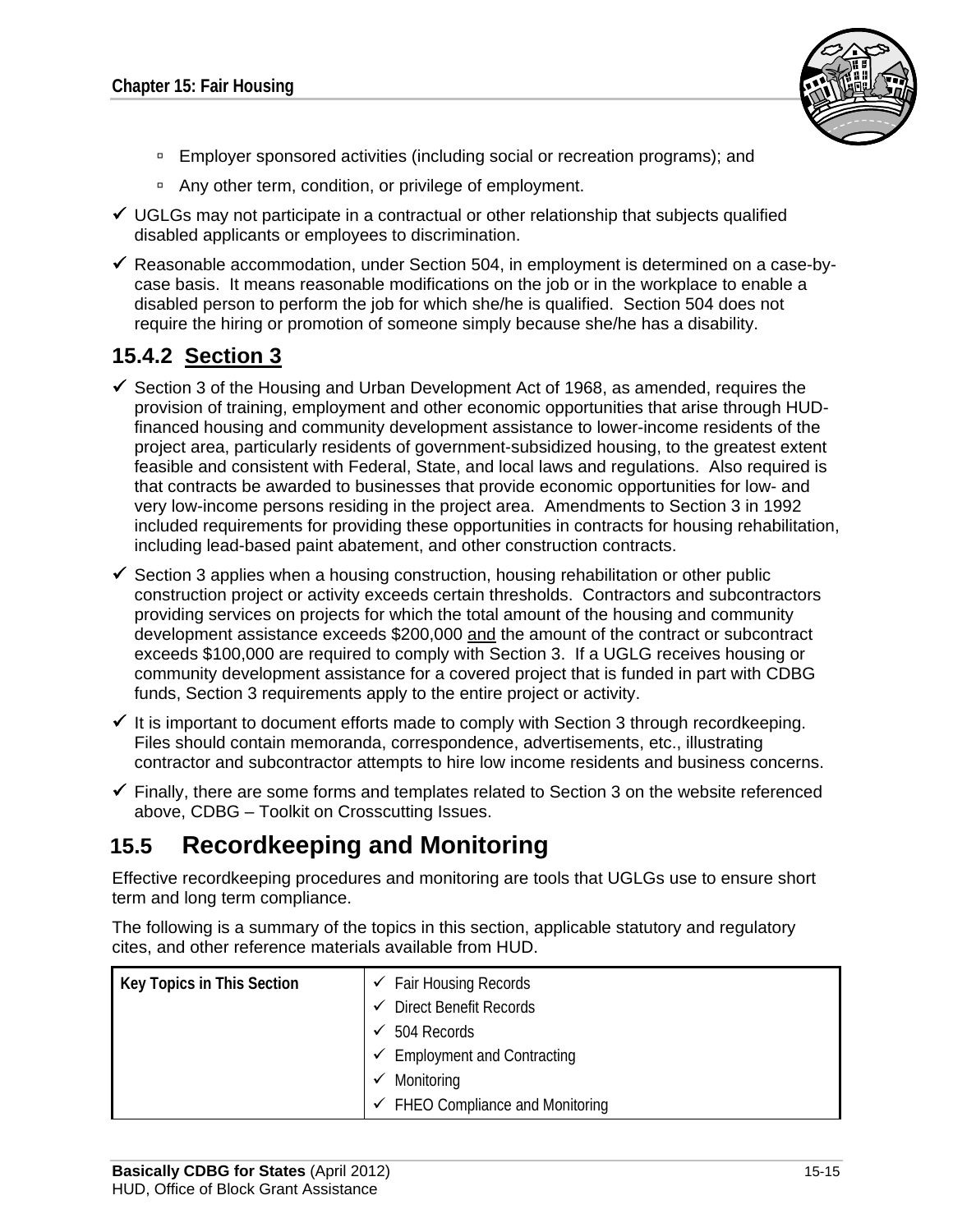

| <b>Regulatory/Statutory Citations</b>             | Section 109<br>\$570.490(a)(b)                                                                                                                                                                                                                                                                                           |
|---------------------------------------------------|--------------------------------------------------------------------------------------------------------------------------------------------------------------------------------------------------------------------------------------------------------------------------------------------------------------------------|
| <b>Other Reference Materials on This</b><br>Topic | $\checkmark$ Guide to National Objectives and Eligible Activities for States<br>- Chapter 2, Chapter 3<br>Managing CDBG: A Guidebook for CDBG UGLGs on Subrecipient<br>✓<br>Oversight<br>$\checkmark$ CDBG – Toolkit on Crosscutting Issues<br>http://www.hud.gov/offices/cpd/communitydevelopment/toolkit/index.cf<br>m |

## **15.5.1 Fair Housing Records**

- $\checkmark$  The following records must be maintained by the UGLG in a separate equal opportunity and fair housing file:
	- Documentation of the action(s) the UGLG has taken to affirmatively further fair housing, including records on funds provided, if any, for such actions; and
	- Demographic data (actual survey or latest Census/American Community Survey data) depending on the project undertaken may include:
		- □ The population of the jurisdiction of the unit of general local government receiving CDBG funds;
		- □ The minority population of the locality (number and percentage);
		- □ The target area population;
		- □ The minority population of the target area (number and percentage);
		- The number of disabled, elderly households, and female-headed households in the target area; and
		- <sup>n</sup> A map of the locality showing the locations of assisted housing units, concentrations of minority population, concentrations of LMI, and the target area.

## **15.5.2 Direct Benefit Records**

- $\checkmark$  It is important that UGLGs maintain statistical information on the persons benefiting from the project be maintained and updated throughout the implementation of the project. Even if the project activities meet the "presumptive benefit" test for proving LMI benefits and surveys have not been conducted or statistical data on beneficiaries has not been collected, benefit data for fair housing and equal opportunity purposes must be maintained.
- $\checkmark$  UGLGs should note that those benefiting from the project must be determined. A Project Benefit Profile must be maintained for each activity except administration, planning, and contingency.
	- For direct benefit activities, provide data on the extent to which persons have applied for benefits and participated in or benefited from any program or activity funded in whole or in part with CDBG funds. Records must be kept by race, ethnicity, and gender of heads of households.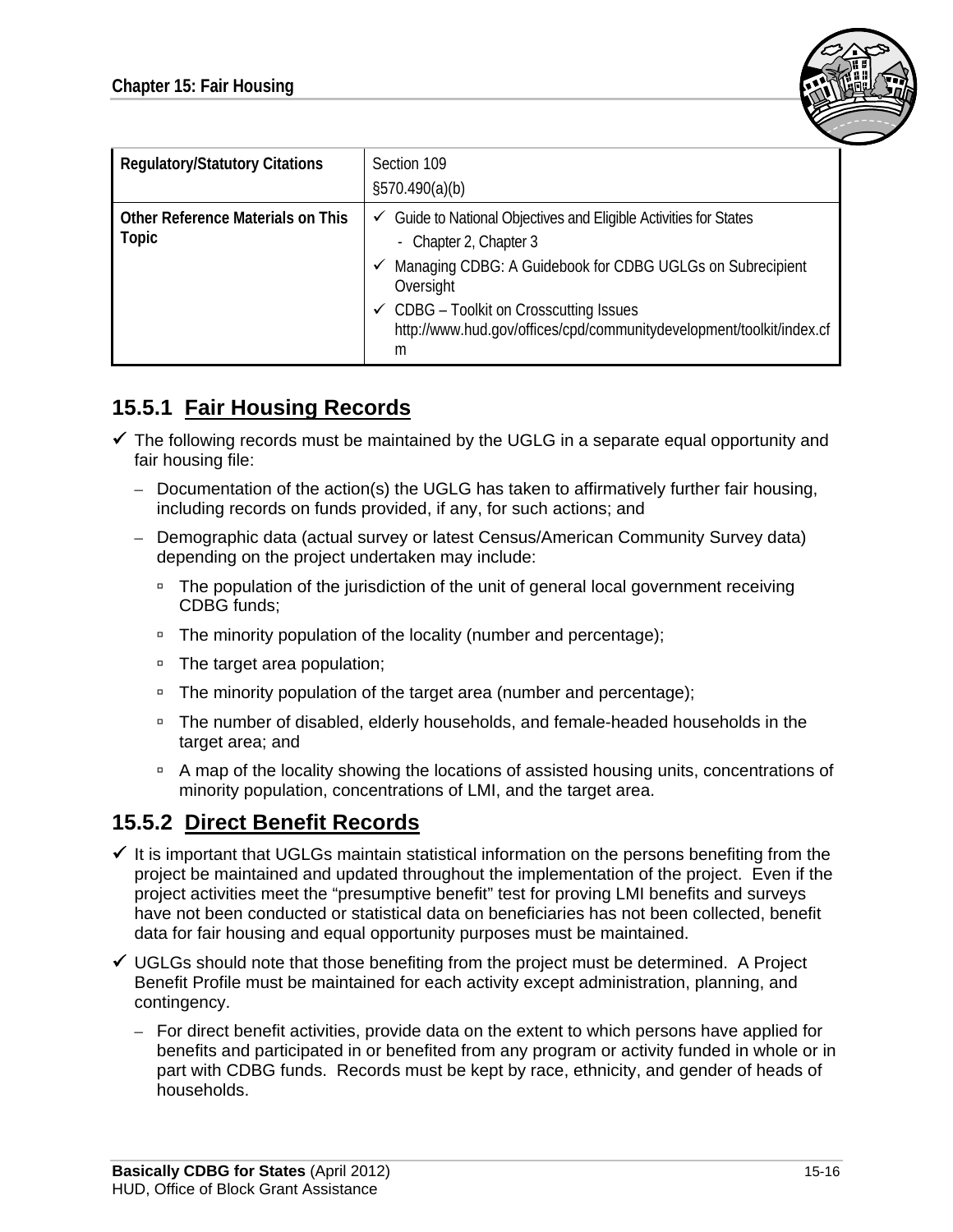

## **15.5.3 Section 504 Records**

 $\checkmark$  The following records must be maintained by the UGLG in a separate 504 file:

- A copy of the self-evaluation;
- A copy of the transition plan;
- A list of interested persons who were consulted;
- A description of areas and buildings examined and any problems identified;
- A description of modifications made and remedial steps taken to comply with the regulations; and
- Evidence that new or substantial rehab multi-family projects were constructed/rehabilitated to meet 504 standards.

### **15.5.4 Employment and Contracting**

- $\checkmark$  Data on employment of the local government that is carrying out an activity funded in whole or in part with CDBG funds. The data to be maintained in the files includes:
	- A description of the local government work force in percentage by race, gender, job title, salary, and hire date;
	- The percentage of minorities in the jurisdiction of the unit of general local government that is receiving CDBG funds and the percentage of minorities working for that unit of general local government;
	- The number of project area residents employed with CDBG funds;
		- □ Data should show the percentage by race and gender of the personnel in any department, office, or agency of the unit of local government using CDBG funds to employ staff.
		- □ For example, if CDBG funds are being used to pay a portion of a bookkeeper's salary in the accounting department of the city, then employment data should be available for the department.
	- Government hiring practices and policies;
	- Affirmative Action Plan (if applicable);
	- Documentation of the affirmative actions the UGLG has taken to overcome the effects of prior discrimination as determined through a formal compliance review or court proceeding, where the UGLG has previously discriminated against persons on the grounds of race, color, national origin, or sex in administering a program or activity funded in whole or in part with CDBG funds.
	- Procurement procedures and implementation plan;
	- Minority and Women Business Enterprise (MBE/WBE) outreach and networking;
	- MBE and WBE reporting;
	- Section 3 Plan;
	- Section 3 Summary Report (PER); and